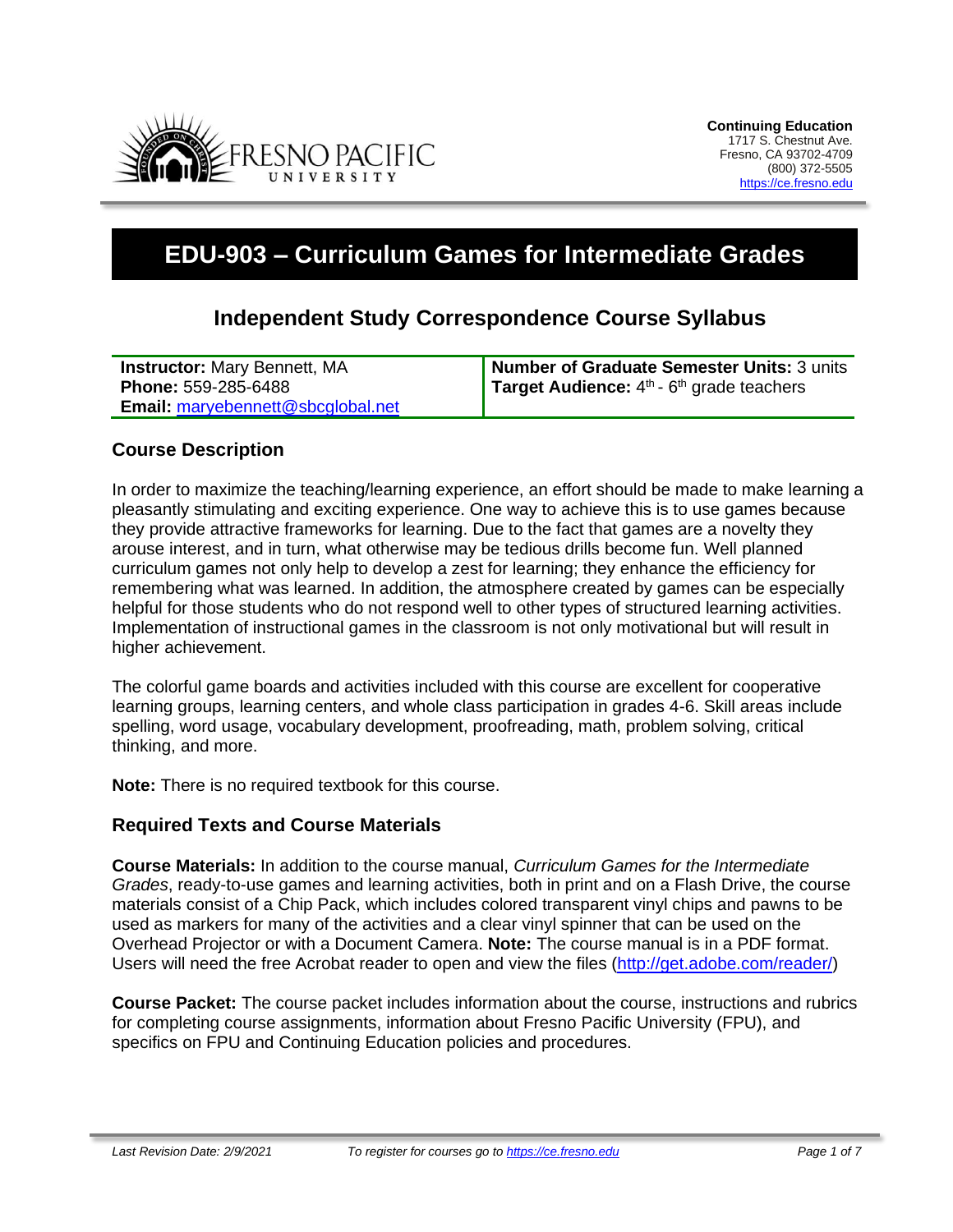## **Course Dates**

Self-paced; students may enroll at any time and take up to one year, from the date of registration, to complete assignments. Students may complete assignments in no less than three weeks for a 3 unit course (one week per unit).

#### **National Standards Addressed in This Course**

#### **National Board for Professional Teaching Standards (NBPTS)**

[\(http://www.nbpts.org/standards-five-core-propositions/\)](http://www.nbpts.org/standards-five-core-propositions/)

First published in 1989 and updated in 2016, *[What Teachers Should Know and Be Able to Do](http://www.accomplishedteacher.org/)* articulates the National Board's Five Core Propositions for teaching. The Five Core Propositions comparable to medicine's Hippocratic Oath — set forth the profession's vision for accomplished teaching. Together, the propositions form the basis of all National Board Standards and the foundation for National Board Certification. Course assignments have been designed so students can demonstrate excellence against these professional teaching standards whenever possible.

- Proposition 1: Teachers are committed to students and their learning
- Proposition 2: Teachers know the subject they teach and how to teach those subjects to students
- Proposition 3: Teachers are responsible for managing and monitoring student learning
- Proposition 4: Teachers think systematically about their practice and learn from experience
- Proposition 5: Teachers are members of learning communities

#### **Common Core State Standards (CCSS)** [\(www.corestandards.org\)](http://www.corestandards.org/)

The Common Core State Standards Initiative is a state-led effort coordinated by the National Governors Association Center for Best Practices (NGA Center) and the Council of Chief State School Officers (CCSSO). The goal of this initiative is to develop a common core of state standards in English-language arts and math in grades K-12. The point of this effort is simple: improving teaching and learning to ensure that high school graduates in every part of the nation have the knowledge and skills they need for college or a career. The Common Core Standards are both research and evidence-based as well as internationally benchmarked. These standards define the knowledge and skills students should have within their K-12 education careers so that they will graduate high school fully prepared for college and careers. Though the program is optional, states that adopt it are more likely to receive Race to the Top federal dollars.

#### **Continuing Education Program Student Learning Outcomes**

| CE <sub>1</sub> | Demonstrate proficient written communication by articulating a clear focus,<br>synthesizing arguments, and utilizing standard formats in order to inform and<br>persuade others, and present information applicable to targeted use. |
|-----------------|--------------------------------------------------------------------------------------------------------------------------------------------------------------------------------------------------------------------------------------|
| CE <sub>2</sub> | Demonstrate comprehension of content-specific knowledge and the ability to apply it<br>in theoretical, personal, professional, or societal contexts.                                                                                 |
| CE <sub>3</sub> | Reflect on their personal and professional growth and provide evidence of how such<br>reflection is utilized to manage personal and professional improvement.                                                                        |
| CE <sub>4</sub> | Apply critical thinking competencies by generating probing questions, recognizing<br>underlying assumptions, interpreting and evaluating relevant information, and<br>applying their understandings to the professional setting.     |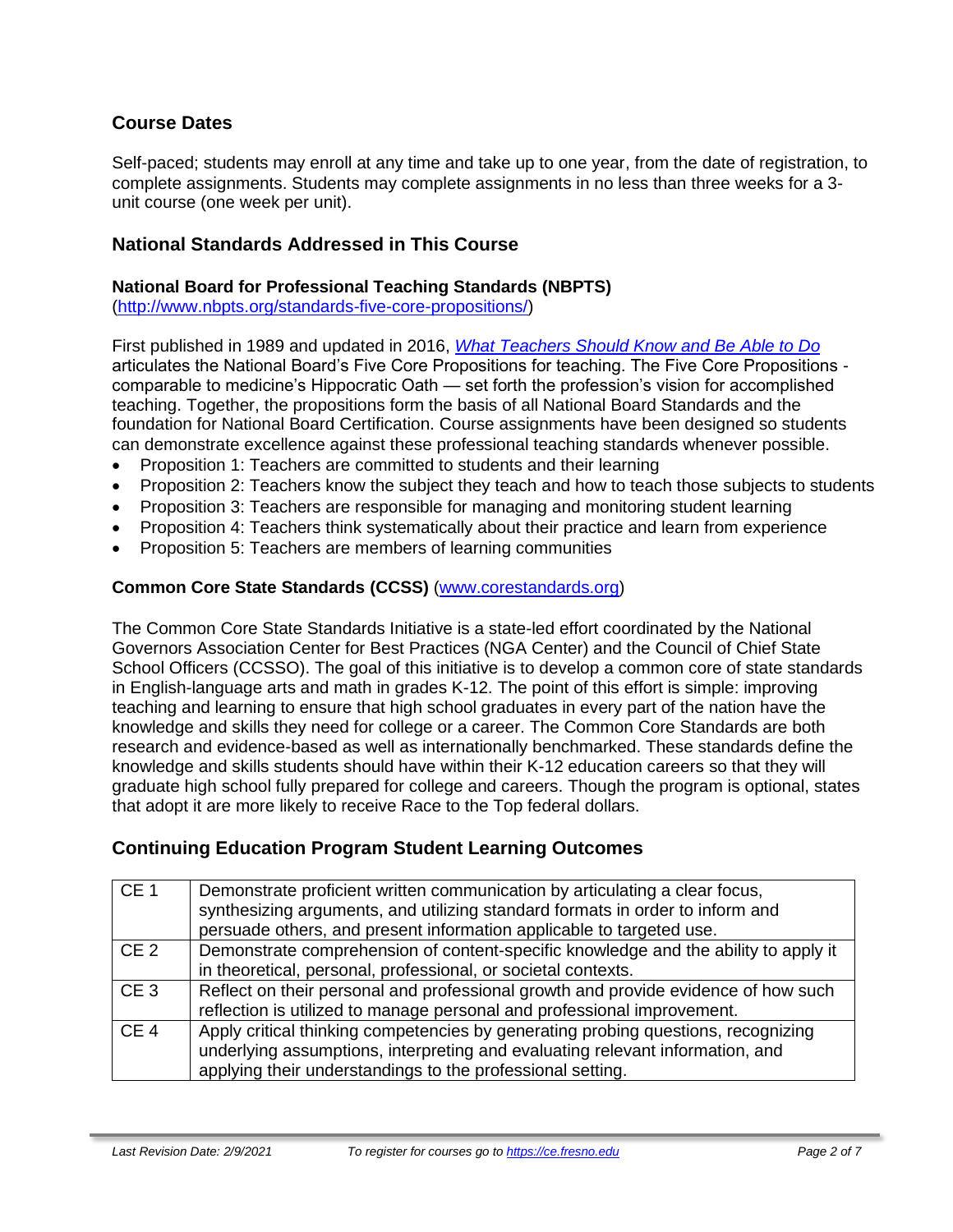| CE <sub>5</sub> | Reflect on values that inspire high standards of professional and ethical behavior as<br>they pursue excellence in applying new learning to their chosen field.                                                                                                         |
|-----------------|-------------------------------------------------------------------------------------------------------------------------------------------------------------------------------------------------------------------------------------------------------------------------|
| CE <sub>6</sub> | Identify information needed in order to fully understand a topic or task, organize that<br>information, identify the best sources of information for a given enquiry, locate and<br>critically evaluate sources, and accurately and effectively share that information. |

# **Student Learning Outcomes (SLOs) for This Course**

|             | <b>Student Learning Outcomes for This Course</b><br>By the end of this course student will be able to:                                                                                                                                     | <b>National Standards</b><br><b>Addressed in This</b><br>Course* | <b>Continuing</b><br><b>Education Program</b><br><b>Student Learning</b><br><b>Outcomes</b><br>Addressed** |
|-------------|--------------------------------------------------------------------------------------------------------------------------------------------------------------------------------------------------------------------------------------------|------------------------------------------------------------------|------------------------------------------------------------------------------------------------------------|
| $1_{\cdot}$ | Examine state or national standards in the<br>area of reading/language arts and math, and<br>align those standards with course content.                                                                                                    | <b>NBPTS 2,3,4</b>                                               |                                                                                                            |
|             | 2. Present alternate approaches to drills<br>necessary for mastery of selected skills while<br>involving students in activities that promote<br>active participation.                                                                      | <b>NBPTS 2,3,4</b>                                               |                                                                                                            |
| 3.          | Engage students in high-interest, flexible,<br>learning activities that demonstrate mastery<br>or progression towards meeting the<br>standards and describe each experience<br>through reflective writing.                                 | <b>NBPTS 2,3,4</b>                                               |                                                                                                            |
| 4.          | Create an environment in which teachers<br>and students work as active learners and<br>students are encouraged to communicate<br>knowledge through the use of appropriate<br>activities which are described through<br>reflective writing. | NBPTS 1, 2,3,5                                                   |                                                                                                            |
|             | 5. Develop activities that meet the specific<br>needs of a diverse student population.                                                                                                                                                     | <b>NBPTS 1,2,3</b>                                               |                                                                                                            |
| 6.          | Review and analyze current trends in<br>education.                                                                                                                                                                                         | <b>NBPTS 1,4,5</b>                                               |                                                                                                            |
|             | 7. Promote staff interaction through observation<br>and sharing and describe the reaction of<br>colleagues through reflective writing.                                                                                                     | <b>NBPTS 1,2,4,5</b>                                             |                                                                                                            |
|             | 8. Assess and reflect upon teaching practices<br>and the classroom environment in relation to<br>the course content by responding to focus<br>questions.                                                                                   | NBPTS 4,5                                                        |                                                                                                            |

\* Please refer to the section on **National Standards Addressed in This Course**

\*\* Please refer to the section on **Continuing Education Program Student Learning Outcomes**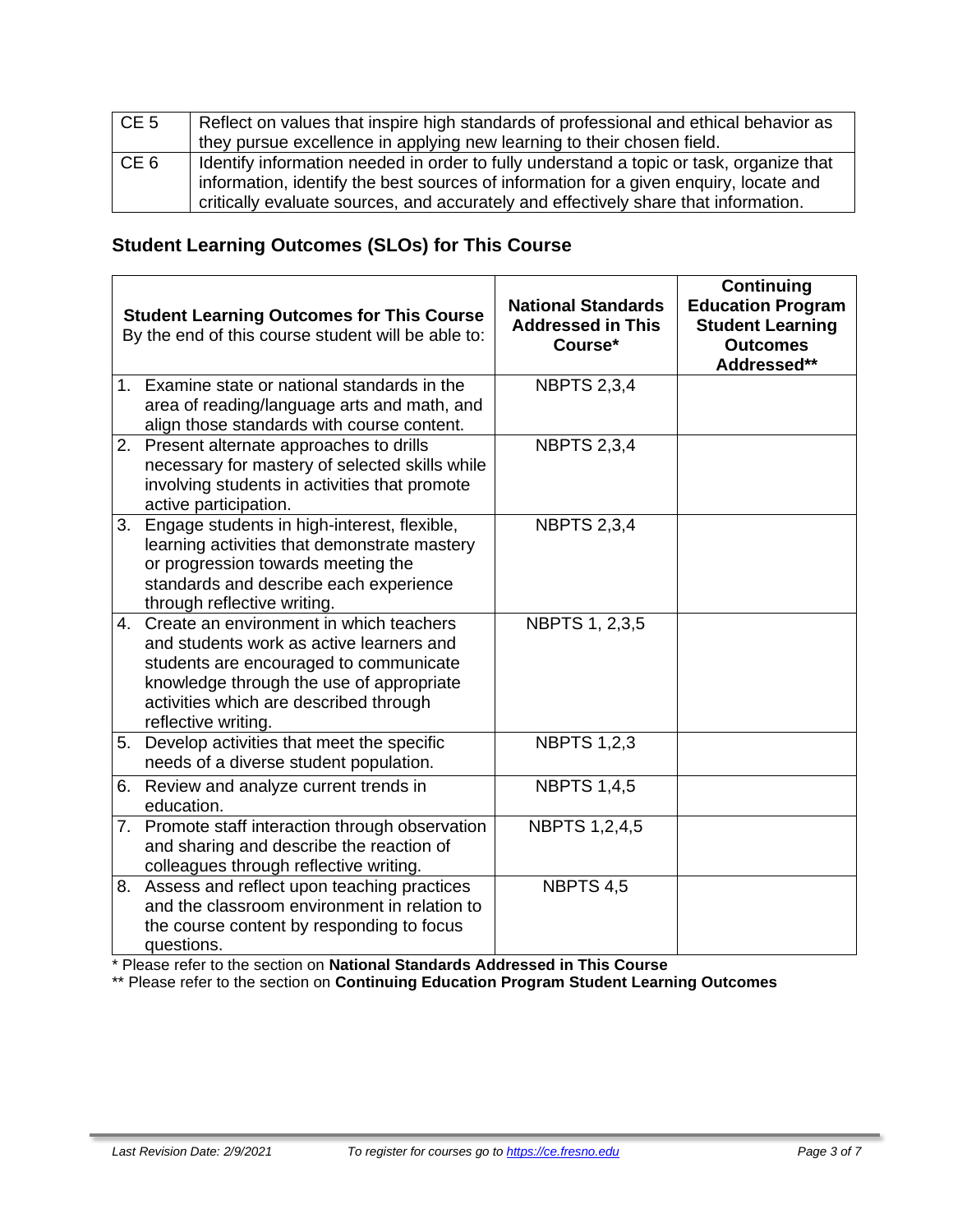## **Topics, Assignments, and Activities**

| <b>Module</b><br><b>Module Title</b>        | <b>Module Assignments and Activities</b>                                                                                                                                                                                                                                            | <b>Points</b><br><b>Possible</b><br>for Each<br><b>Assignment</b> |
|---------------------------------------------|-------------------------------------------------------------------------------------------------------------------------------------------------------------------------------------------------------------------------------------------------------------------------------------|-------------------------------------------------------------------|
| Module 1-<br>Standards-Based<br>Instruction | Locate and explore relevant standards<br>Reflect upon how standards guide teaching practices                                                                                                                                                                                        | 20 pts                                                            |
| Module 2-<br><b>Learning Activities</b>     | Identify activities in the course content appropriate for<br>the level of the students in your classroom<br>• Align each of the activities to national, state, or district<br>standards<br>Implement the activities and complete a reflection for<br>each one assessing the results | 30 pts                                                            |
| Module 3-<br>Activity<br>Development        | Design and develop one activity that infuses reading or<br>$\bullet$<br>math with another subject area                                                                                                                                                                              | 10 pts                                                            |
| Module 4-<br>Teacher<br>Collaboration       | Promote staff interaction and collaboration through the<br>$\bullet$<br>sharing of ideas and relevant teaching practices                                                                                                                                                            | 10 pts                                                            |
| Module 5-<br><b>Article Review</b>          | Review and analyze current trends in reading<br>$\bullet$<br>education specifically related to your teaching situation                                                                                                                                                              | 10 pts                                                            |
| Module 6-<br><b>Reflective Essay</b>        | Reflect upon the course content and analyze the<br>$\bullet$<br>implications for teaching                                                                                                                                                                                           | 10 pts                                                            |
| Module 7-<br>Create a Game                  | Math or Language: Using any of the formats listed in<br>$\bullet$<br>the assignments, or any that you have created, design<br>a game for use in your classroom                                                                                                                      | 10 pts                                                            |
|                                             | <b>TOTAL POINTS</b>                                                                                                                                                                                                                                                                 | 100 points                                                        |

# **Grading Policies, Rubrics, and Requirements for Assignments**

#### **Grading Policies**

- Assignments will be graded per criteria presented in the course rubrics.
- $A = 90-100\%$  and  $B = 80-89\%$ , (anything below 80% will not receive credit.)
- The discernment between an A or a B letter grade is at the discretion of the instructor based on the quality of work submitted (see course rubrics).
- Coursework falling below a B grade will be returned with further instructions.
- All assignments must be completed to receive a grade and are expected to reflect the quality that teacher-training institutions require of professional educators. If completed assignments do not meet this standard, students will be notified with further instructions from the instructor.

#### **Grading Rubrics**

| Grade | Percentage | <b>Description</b> | <b>Rubric</b>                                                                                                                                                                        |
|-------|------------|--------------------|--------------------------------------------------------------------------------------------------------------------------------------------------------------------------------------|
|       | 90-100%    | Excellent          | Meets all course / assignment requirements with<br>significant evidence of subject mastery and<br>demonstration of excellent graduate level<br>professional development scholarship. |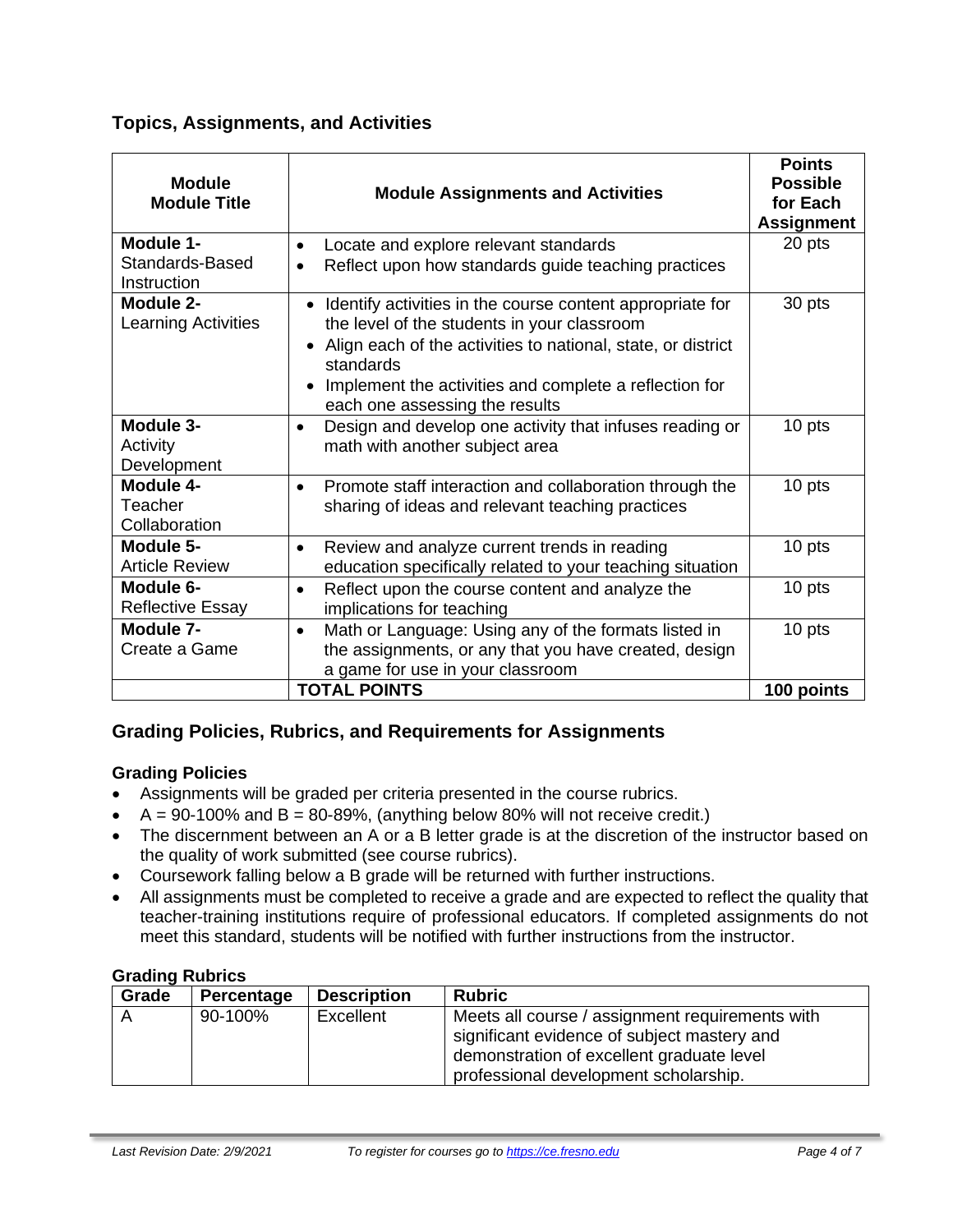| B   | 80-89%    | Very Good    | Adequately meets criteria for all course/assignment<br>requirements - demonstrates subject competency<br>with very good graduate level professional<br>development scholarship.                 |
|-----|-----------|--------------|-------------------------------------------------------------------------------------------------------------------------------------------------------------------------------------------------|
| NC. | Below 80% | Unacceptable | Does not meet the minimum criteria for all<br>course/assignment requirements and demonstrated<br>little, if any, evidence of acceptable graduate level<br>professional development scholarship. |

#### **Writing Requirements**

- **Superior:** Writing is clear, succinct, and reflects graduate level expectations. Clearly addresses all parts of the writing task. Maintains a consistent point of view and organizational structure. Include relevant facts, details, and explanations.
- **Standard:** Writing is acceptable with very few mistakes in grammar and spelling. Addresses most parts of the writing task. Maintains a mostly consistent point of view and organizational structure. Include mostly relevant facts, details, and explanations.
- **Sub-standard:** Writing contains noticeable mistakes in grammar and spelling. Does not address all parts of the writing task. Lacks a consistent point of view and organization structure. May include marginally relevant facts, details, and explanations.

#### **Lesson Plan Requirements**

- **Superior:** Instructional goals and objectives clearly stated. Instructional strategies appropriate for learning outcome(s). Method for assessing student learning and evaluating instruction is clearly delineated and authentic. All materials necessary for student and teacher to complete lesson clearly listed.
- **Standard:** Instructional goals and objectives are stated but are not easy to understand. Some instructional strategies are appropriate for learning outcome(s). Method for assessing student learning and evaluating instruction is present. Most materials necessary for student and teacher to complete lesson are listed.
- **Sub-standard:** Instructional goals and objectives are not stated. Learners cannot tell what is expected of them. Instructional strategies are missing or strategies used are inappropriate. Method for assessing student learning and evaluating instruction is missing. Materials necessary for student and teacher to complete lesson are missing.

#### **Instructor/Student Contact Information**

This course requires a minimum of three contacts between the student and the instructor. The first contact point occurs after the student enrolls in the course. The instructor contacts the student by phone to welcome them to the course and Fresno Pacific University. The instructor provides an overview of the course, material, assignments, and expectations for successful completion of the course. This initial interaction also establishes a foundation for future interactions (via email or phone). The second interaction should occur when the student is approximately half-way through the course. The instructor can field any assignment questions and learn what has been most beneficial to the student so far. The final conversation occurs at the end of the course. This interaction provides a final check that all assignments have been completed, final grade request has been submitted, and answer any final questions or concerns.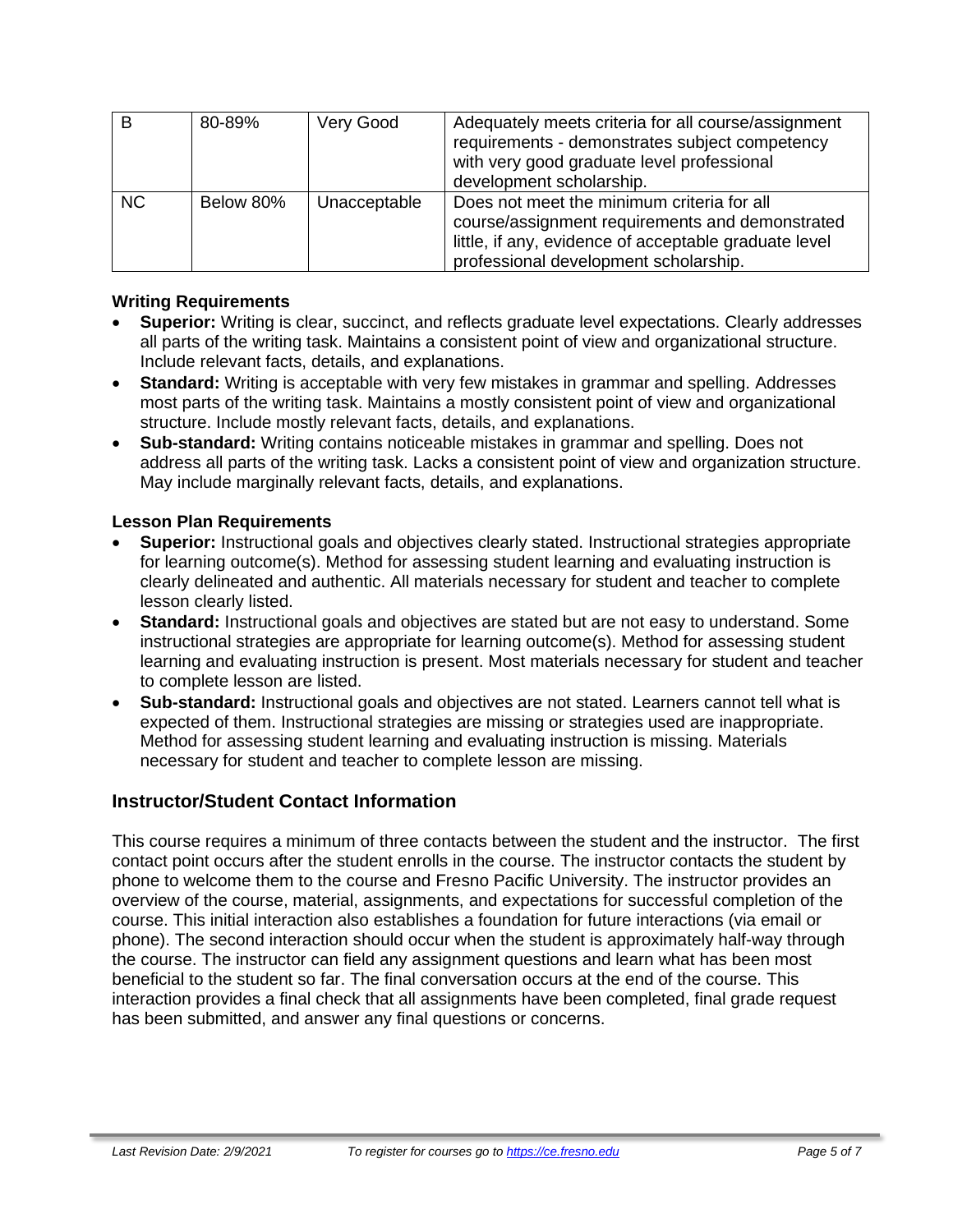#### **Coursework Hours**

Based on the Carnegie Unit standard, a unit of graduate credit measures academic credit based on the number of hours the student is engaged in learning. This includes all time spent on the course: reading the textbook, watching videos, listening to audio lessons, researching topics, writing papers, creating projects, developing lesson plans, posting to discussion boards, etc. Coursework offered for FPU Continuing Education graduate credit adheres to 45 hours per semester unit for the 900-level courses. Therefore, a student will spend approximately 135 hours on a typical 3-unit course.

## **Services for Students with Disabilities**

Students with disabilities are eligible for reasonable accommodations in their academic work in all classes. In order to receive assistance, the student with a disability must provide the Academic Support Center with documentation, which describes the specific disability. The documentation must be from a qualified professional in the area of the disability (i.e. psychologist, physician or educational diagnostician). Students with disabilities should contact the Academic Support Center to discuss academic and other needs as soon as they are diagnosed with a disability. Once documentation is on file, arrangements for reasonable accommodations can be made. For more information and for downloadable forms, please go to [https://www.fresno.edu/students/academic](https://www.fresno.edu/students/academic-support/services-students-disabilities)[support/services-students-disabilities.](https://www.fresno.edu/students/academic-support/services-students-disabilities)

## **Plagiarism and Academic Honesty**

All people participating in the educational process at Fresno Pacific University are expected to pursue honesty and integrity in all aspects of their academic work. Academic dishonesty, including plagiarism, will be handled per the procedures set forth in the Fresno Pacific University Catalogue <https://www.fresno.edu/students/registrars-office/academic-catalogs>

# **Technology Requirements**

To successfully complete the course requirements, course participants will need Internet access, can send and receive email, know how to manage simple files in a word processing program, and have a basic understanding of the Internet. Please remember that the instructor is not able to offer technical support. If you need technical support, please contact your Internet Service Provider.

# **Final Course Grade and Transcripts**

When all work for the course has been completed, students will need to logon to the Continuing Education website [\(https://ce.fresno.edu/my-account\)](https://ce.fresno.edu/my-account) and "Request Final Grade". Once the instructor receives the requests and submits the grade online, students may log back in to view their Final Grade Report or order transcripts online. Please allow at least two weeks for the final grade to be posted. For more information, see the Continuing Education Policies and Procedures at [https://ce.fresno.edu/ce-policies-and-procedures.](https://ce.fresno.edu/ce-policies-and-procedures)

#### **University Policies and Procedures**

Students are responsible for becoming familiar with the information presented in the Academic Catalog and for knowing and observing all policies and procedures related to their participation in